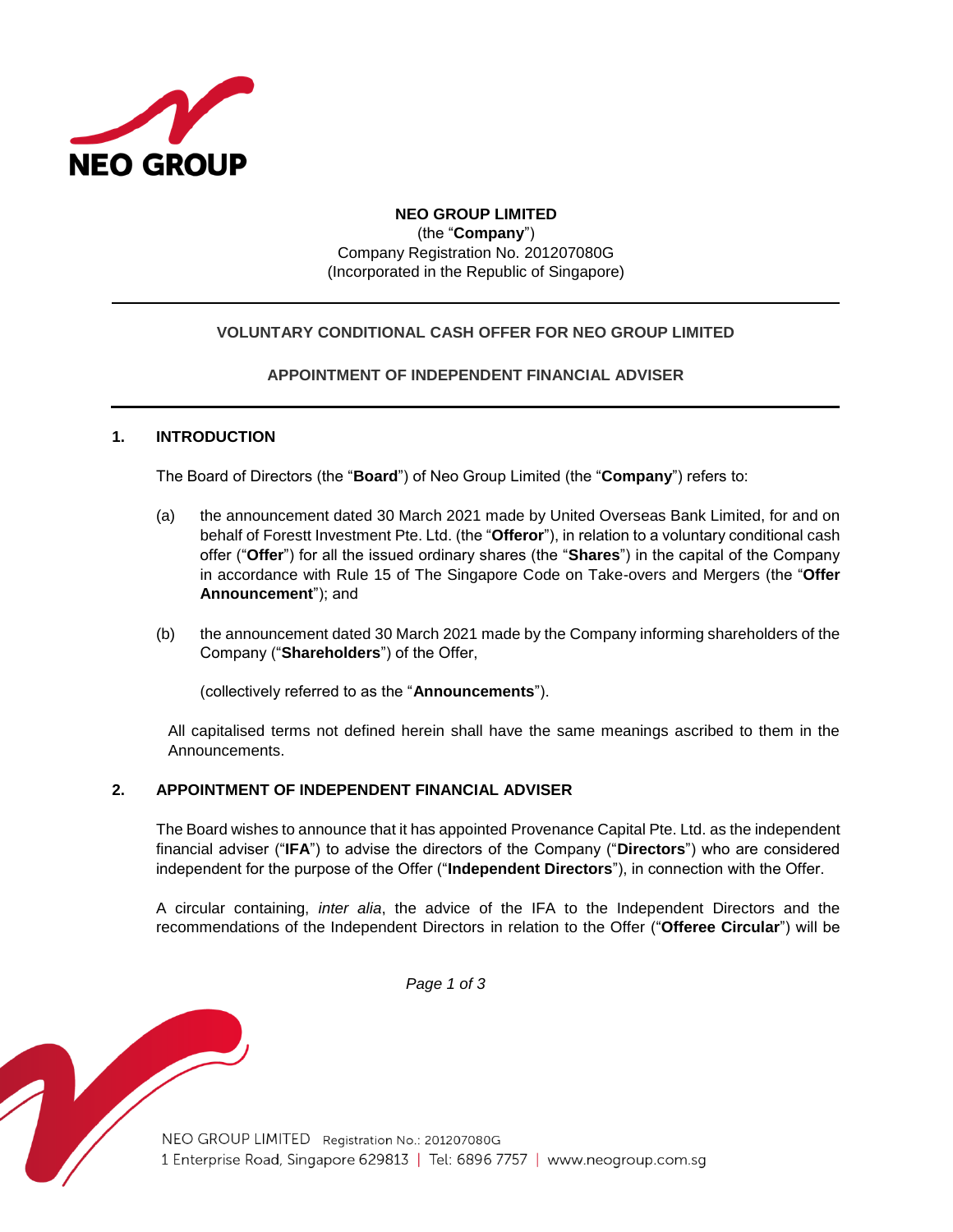

despatched to Shareholders within 14 days from the despatch of the offer document to be issued by or on behalf of the Offeror.

**In the meantime, Shareholders are advised to exercise caution when dealing in their Shares and to refrain from taking any action in respect of their Shares which may be prejudicial to their interests, until they or their advisers have considered the information and the recommendations of the Independent Directors as well as the advice of the IFA, which will be set out in the Offeree Circular to be issued by the Company in due course. Shareholders who are in doubt as to the action they should take should consult their stockbroker, bank manager, solicitor or other professional advisers.**

### **3. DIRECTORS RESPONSIBILITY STATEMENT**

The Directors (including those who have delegated detailed supervision of the preparation of this announcement) have taken all reasonable care to ensure that the facts stated and all opinions expressed in this announcement are fair and accurate and that no material facts have been omitted from this announcement, the omission of which would make any statement in this announcement misleading, and they jointly and severally accept full responsibility accordingly.

Where any information has been extracted or reproduced from published or otherwise publicly available sources or obtained from the Offeror (including, without limitation, the Offer Announcement), the sole responsibility of the Directors has been to ensure that, through reasonable enquiries, such information has been accurately and correctly extracted from such sources or, as the case may be, reflected or reproduced in this announcement in its proper form and context.

## **BY ORDER OF THE BOARD**

Yeo Kok Tong Lead Independent Director Neo Group Limited

8 April 2021

*Page 2 of 3*